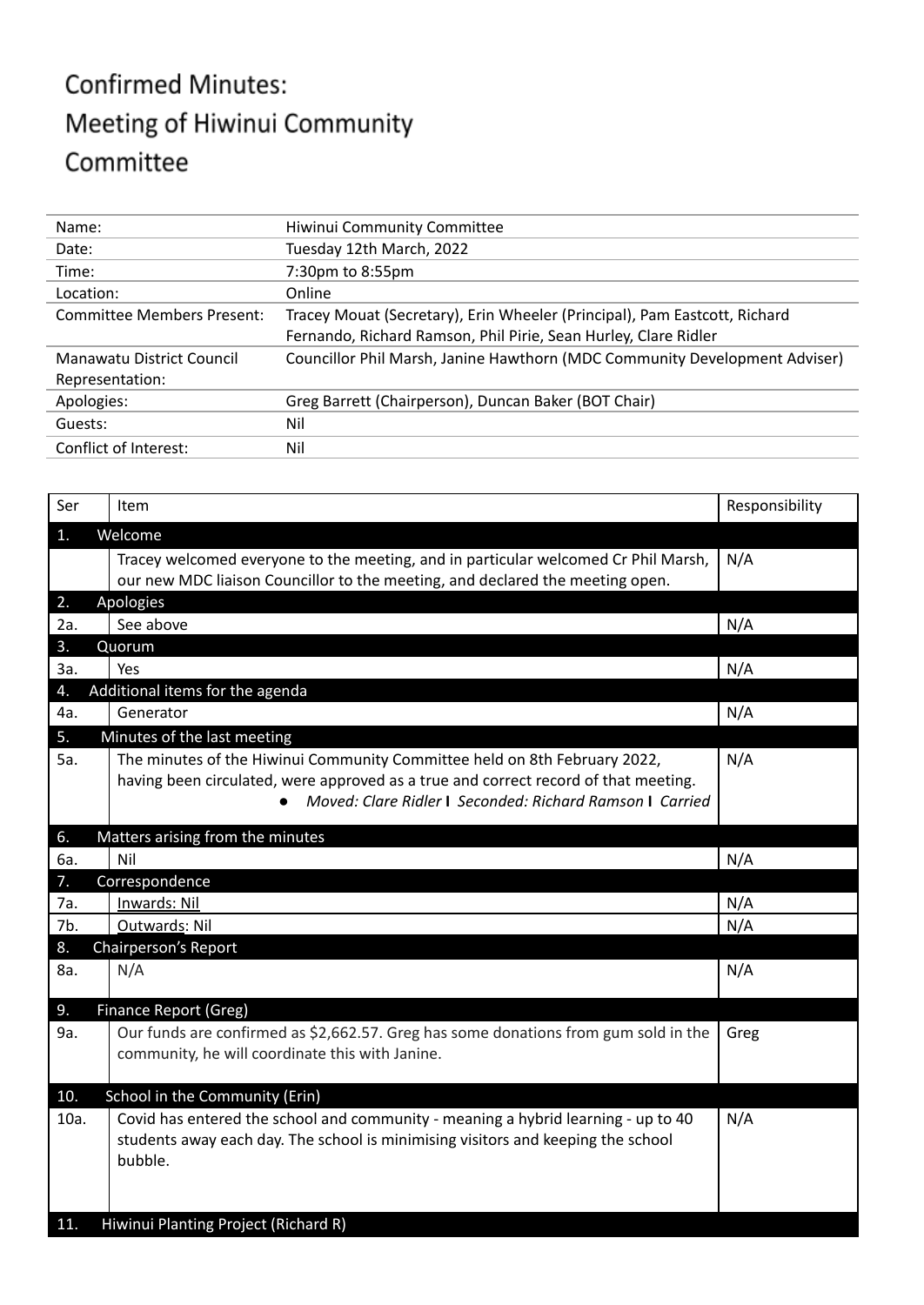| Minutes: Meeting of Hiwinui Community Committee - 12 March 22                                                                                                                                                                                                |                  |
|--------------------------------------------------------------------------------------------------------------------------------------------------------------------------------------------------------------------------------------------------------------|------------------|
| 11a.<br>The area will be resprayed once the wind has stopped. Wind stopped - Richard will<br>discuss with Karl Johnson replanting of additional areas where plants have died.<br>Richard R is going to contribute sleepers to complete the Reid Line signs.  | Richard R.       |
| 12.<br><b>Communications (Tracey)</b>                                                                                                                                                                                                                        |                  |
| Focus on comms will be the end of term newsletter, comms for the year will be a<br>12a.<br>Facebook update/members email following each HCC meeting, and the end of term<br>hardcopy newsletter to keep comms regular and promote the work the HCC is doing. | Tracey           |
| 12b.<br>Tracey will check with PowerCo to confirm if any more power cuts are coming up.                                                                                                                                                                      | Tracey           |
| 13. Origin Homes Subdivision                                                                                                                                                                                                                                 |                  |
| 13a.<br>No update to report.                                                                                                                                                                                                                                 | Phil             |
| 14. Welcome Signs                                                                                                                                                                                                                                            |                  |
| See 11a for update.<br>14a.                                                                                                                                                                                                                                  | N/A              |
| 15.<br>Local Roading Update (Greg/Hilary)                                                                                                                                                                                                                    |                  |
| Watershed/Colyton Rd Intersection: No further action on this - a message was<br>15a.<br>promulgated advising the community of how to report accidents or 'near-misses'<br>which would aid action on dangerous intersections.                                 | N/A              |
| 15b.<br>Roadworks. Roading jobs in the local area have not been completely cleared - an<br>example of this was that there was tape left on 80km/h signs and road cones left in<br>the area (mid Feb). Phil will follow up with the contractor.               | Phil             |
| Kelvin Grove Road - the PNCC have been marking the road for planned upgrades and<br>15c.<br>turning bays at the Kelvin Grove Road/Ashhurst Road intersection.                                                                                                | N/A              |
| 16.<br>MDC update                                                                                                                                                                                                                                            |                  |
| With Hilary's resignation, her position wont be filled until October elections.<br>14a.                                                                                                                                                                      | N/A              |
| The new Mangaweka bridge is close to completion.                                                                                                                                                                                                             |                  |
| 16. Community Response and Recovery Plan (Richard F)                                                                                                                                                                                                         |                  |
| There is a Training Session planned for 21/22 May 1-2:30pm (Sunday). Richard F will<br>15a.<br>confirm the date and plan to promulgate.                                                                                                                      | Tracey/Richard F |
| 17. Neighbourhood Support                                                                                                                                                                                                                                    |                  |
| The draft Community Response plan has been endorsed. The release of this plan<br>16a.<br>would be good to coincide with an event to increase the awareness of this plan in the<br>community.                                                                 | <b>Richard F</b> |
| 18. Pathways                                                                                                                                                                                                                                                 |                  |
| Richard R is yet to catch up with Dave Stewart.<br>17a.                                                                                                                                                                                                      | <b>Richard R</b> |
| 19. General Business                                                                                                                                                                                                                                         |                  |
| Generator. Tracey will confirm this with the BOT at their next meeting.<br>18a.                                                                                                                                                                              | Tracey           |
| RATs. The community was offered RAT tests - 400 arrived, and are being distributed<br>18b.<br>on request. 200 will be passed onto the school for distribution and advise of<br>reporting requirements.                                                       | <b>Richard F</b> |
| Fundraiser for school. Phil advised there may be a firewood fundraiser for the school<br>18c.                                                                                                                                                                | Phil/Richard R   |